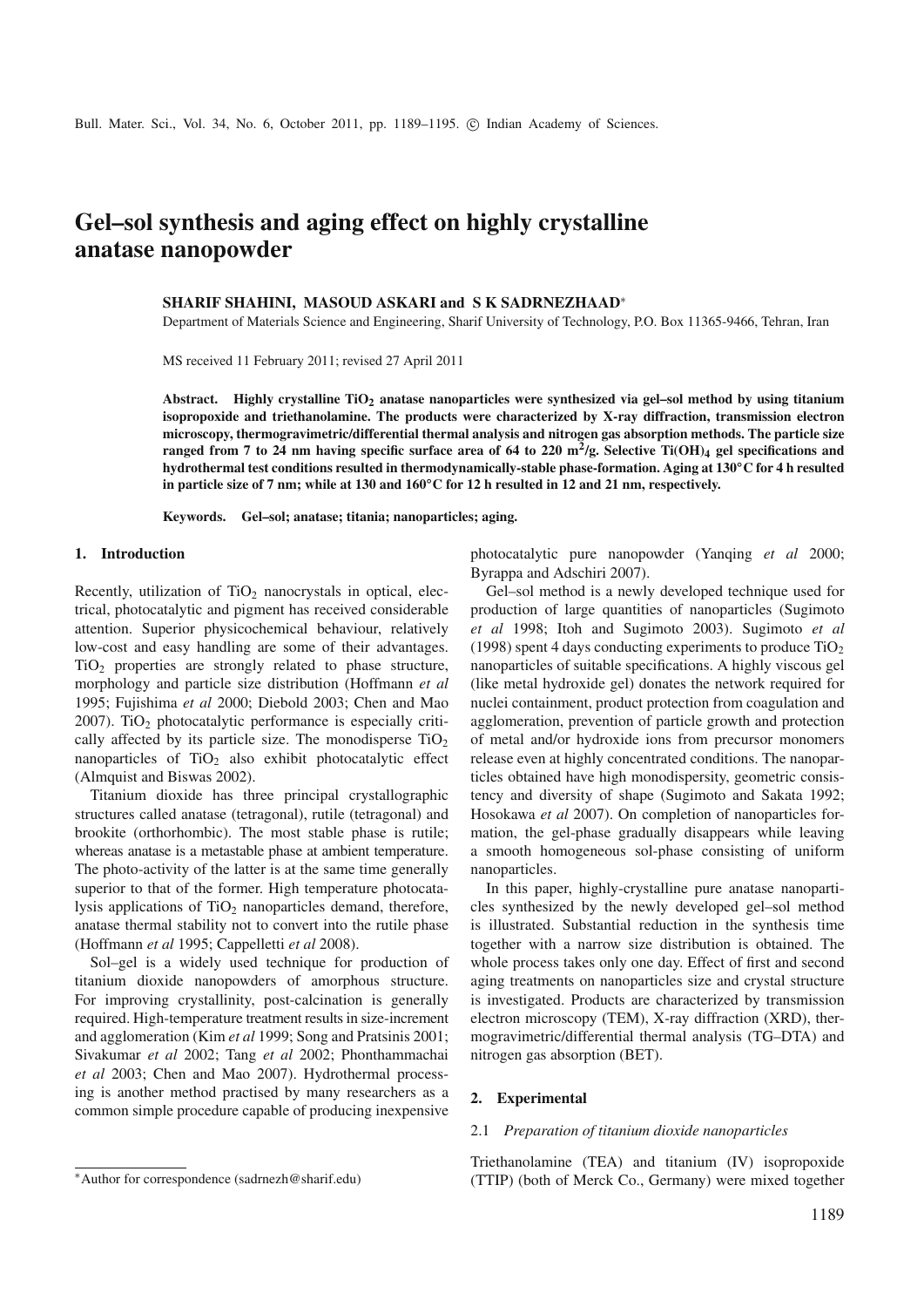at a molar ratio of 2:1 under argon atmosphere to produce hydrolysis-resistant Ti (IV) complex. Double-distilled deionized water  $(18.2 \text{ M}\Omega \text{cm})$  was added to prepare a stock of  $Ti^{4+}$  (0·25 mol dm<sup>-3</sup>) homogeneous solution having 9·8 pH. The solution was transferred into a Teflon autoclave, sealed with a stainless steel crust and aged at 120◦C for 18 h (first aging stage). A viscous to rigid gel was produced. The gel was autoclave-aged at 130, 140, 150 and 160◦C (second aging stage) for up to 12 h to let nucleation and growth of titania nanoparticles. This converted the gel into a white sol-phase. The sol-phase was centrifuged at 15,000 rpm and washed with ethanol (99·9%) and distilled water to remove ions present. The process was completed by air drying at 80<sup>°</sup>C.

#### 2.2 *Characterization*

X-ray diffraction (XRD) patterns of the synthesized titania powders were obtained by Philips X'Pert High Score Diffractometer using Cu Kα radiation. Crystallite size was calculated using the well known Scherrer correlation:

$$
D = 0.9\lambda/\beta \cdot \cos \theta. \tag{1}
$$

The specific surface area and pore volume of the powder was measured by nitrogen absorption (Micromeritics Gemini 2375) using BET equation. Assuming spherical shape for

particles, the average particle diameter (*d*) was calculated using the formula

$$
(d_{\text{BET}}=6/\rho S_{\text{BET}}).
$$

All powders were degassed at 150◦C. Morphology and particle size of the particles were studied by scanning and transmission electron microscopy (Philips EM208). Thermal analysis was performed by PLSTA-1640 thermogravimetry– differential thermal analysis (TG–DTA) referenced with recalcined alumina at a ramping rate of 5◦C.min−<sup>1</sup> in static air. To identify the gel-phase, it was mixed with  $D<sub>2</sub>O$  to form sample solution and then H and C liquid-state NMR spectra were recorded (BRUKER 500 DRX-AVANCE).

#### **3. Results and discussion**

#### 3.1 *Gel phase characterization*

Hydrolysis of titanium (IV) isopropoxide (TTIP) with water proceeds according to the following reaction

$$
Ti (OPr^{i})_{4} + 4H_{2}O \rightarrow Ti(OH)_{4} + 4C_{3}H_{7}OH.
$$
 (2)

To control TTIP hydrolysis, triethanolamine (TEA) is added to TTIP. Based on previous reports, addition of TEA to the alcoholic solutions of alkoxides can suppress the hydrolysis reaction resulting in formation of a stable homogeneous



Figure 1. Carbon NMR spectrum of gel-phase.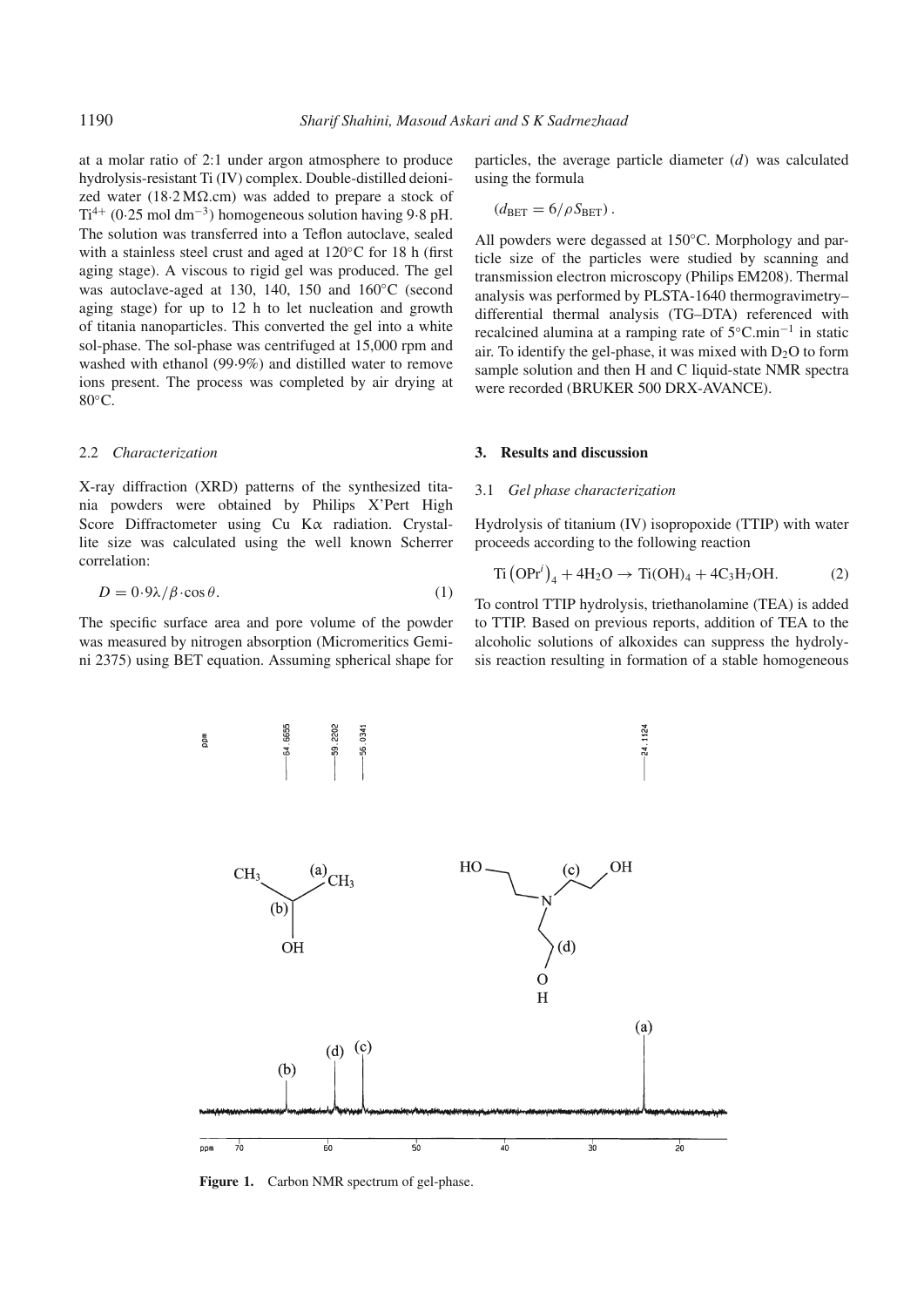non-gel mixture (Park *et al* 1999). Addition of TEA to TTIP results in formation of large triethanolaminate ligands sitting on Ti atoms through an exothermic reaction (Park *et al* 1999). An alcohol exchange reaction can occur and the *N* atom of the alkanolaminato group can bond with Ti to form Ti3[(OC2H4)3N]4 complex (Ban *et al* 2003)

Ti -OPr*<sup>i</sup>* <sup>4</sup> + N(C2H4OH)<sup>3</sup> → Ti -OPr*<sup>i</sup>* − (OC2H4)<sup>3</sup> N + 3C3H2OH, (3)

or

 $\overline{a}$ 

$$
3Ti (OPri)4 + 4N (C2H4OH)3
$$
  
\n
$$
\rightarrow Ti3 [(OC2H4)3 N]4 + 12C3H7OH.
$$
 (4)

Carbon and hydrogen NMR spectra of the produced gel are shown in figures 1 and 2, respectively. Based on the results,

shift values of the peaks are not observed when using  $D_2O$  as the solvent. After autoclave aging of the gel-phase, both isopropyl alcohol and triethanolamine are freely present without any bond to the Ti ligand. During aging, the  $OC<sub>2</sub>H<sub>4</sub>$  groups are replaced with the OH groups. A continuous matrix having Ti(OH)4 chemical composition is produced this way:

$$
Ti_3 [(OC_2H_4)_3 N]_4 + 12H_2O
$$
  
\n
$$
\rightarrow 3Ti(OH)_4 + 4N(C_2H_4OH)_3.
$$
 (5)

#### 3.2 *XRD results*

Figure 3 shows XRD pattern of the product after aging for 12 h at 130◦C (the second aging stage). The pattern fits well with the standard anatase phase (JCPDS, No. 21-1272). No



**Figure 2.** Hydrogen NMR spectrum of gel-phase.



Figure 3. XRD pattern of titania powder produced after aging for 12 h at 130<sup>°</sup>C (second aging stage).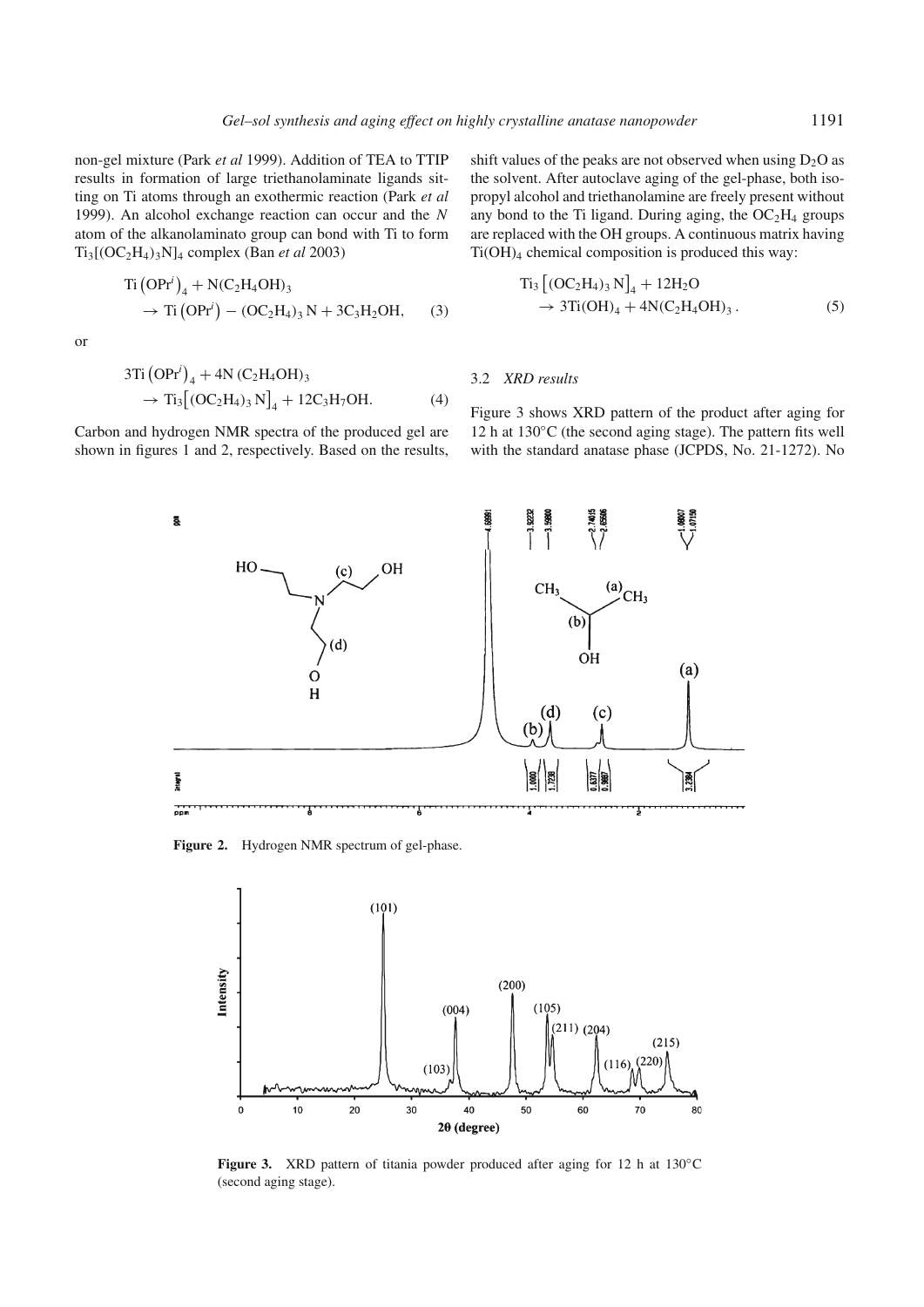3.4 *N*<sup>2</sup> *adsorption*

rutile or brookite peaks are observed. This indicates presence of crystalline anatase nanopowder.

crystallite size increases from 7–11 nm when the aging duration increases from 4–8 h.

### 3.3 *Effect of aging duration*

Figure 4 shows XRD patterns of the products obtained after aging at 130◦C for different durations (the second aging stage). These patterns illustrate pure anatase crystalline structure in all TiO<sub>2</sub> nanopowders aged at 130 $\degree$ C. This feature can be attributed to the hydrothermal reactions that take place during the gel–sol process.

Although the X-ray diffraction peaks of the synthesized titania gel–sol powders increase with the aging duration, they all seem to have the same principal configuration. This indicates a mere crystallite size increase of the nanopowders. The data calculated from (101) reflections indicate that the

The  $N_2$  adsorption of BET plot of the produced powders is given in figure 5. Surface area and pore volume of the titanium dioxide powders aged at 130◦C are summarized in table 1. The results show that the gel–sol process produces large surface areas. This seems due to both nucleation and

controlled growth of the particles. Specific surface area of the powders aged at 130 $\degree$ C for 4 h is 220 m<sup>2</sup>/g which corresponds to ∼7 nm average particle sizes. This specific surface area reduces to  $155 \text{ m}^2/\text{g}$ , when the aging time increases to 12 h. After aging for 8 h, the average particle size becomes ∼9 nm while after 12 h, an average particle size of 10 nm is



**Figure 4.** XRD pattern of titanium dioxide aged at 130◦C for (a) 4, (b) 8 and (c) 12 h.



**Figure 5.** N<sub>2</sub> adsorption of BET plot of titanium dioxide powders heat treated at 130, 140, 150 and 160◦C for 12 h.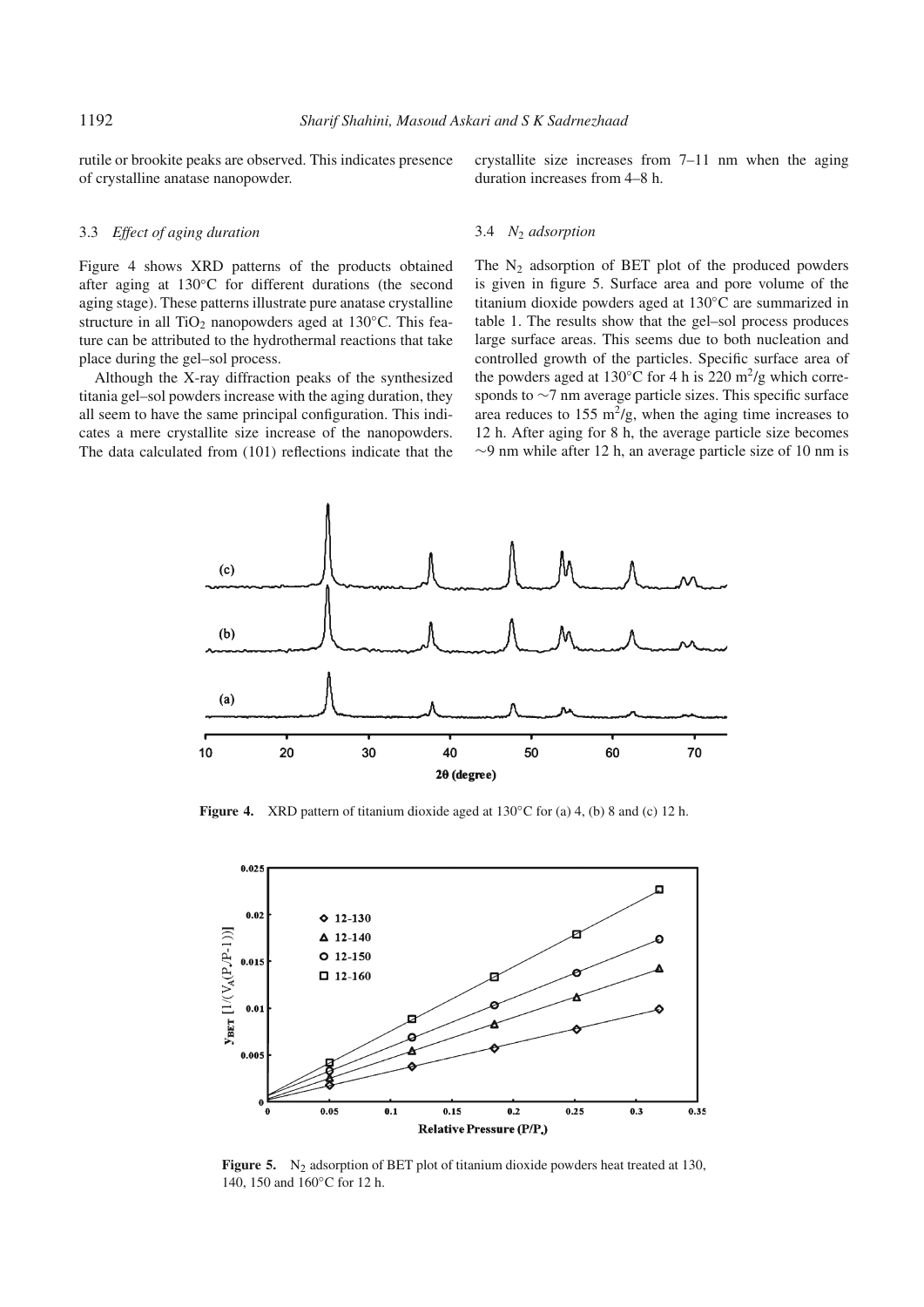|                  |                     | Size specifications |                |                             |                                |
|------------------|---------------------|---------------------|----------------|-----------------------------|--------------------------------|
|                  |                     | <b>XRD</b>          | <b>BET</b>     |                             |                                |
| Aging conditions |                     | Crystallite size,   | Surface        | Average particle            | Total pore                     |
| $\Delta t$ (h)   | $T$ ( $^{\circ}$ C) | $d_{101}$ (nm)      | area $(m^2/g)$ | size, $d_{\text{BET}}$ (nm) | volume $\text{[cm}^3/\text{g}$ |
| 4                | 130                 | 7                   | 220            | 7                           | 0.2453                         |
| 8                | 130                 | 10                  | 169            | 9                           | 0.2409                         |
| 12               | 130                 | 12                  | 155            | 10                          | 0.2320                         |
| 12               | 140                 | 14                  | 102            | 15                          | 0.1790                         |
| 12               | 150                 | 19                  | 85             | 18                          | 0.2014                         |
| 12               | 160                 | 21                  | 64             | 24                          | 0.1584                         |

**Table 1.** Effect of second-stage aging time and temperature on crystallite size, surface area and pore volume of anatase particles.



**Figure 6.** XRD patterns of titanium dioxide powders aged for 12 h at (a) 130, (b) 140, (c) 150 and (d) 160◦C.

obtained. Further increase in the aging time results in reduction of the growth rate of particles due to decrease of  $Ti^{4+}$ ion concentration.

#### 3.5 *Effect of aging temperature*

Figure 6 illustrates XRD patterns of the titania nanopowder after 12 h aging at different temperatures (the second aging stage). A comparison of the patterns shows that temperature has no significant effect on the crystal structure of the produced anatase nanoparticles. XRD and  $N_2$  absorption results are summarized in table 1. Although all powders have relatively large surface areas, high temperature aging still plays a significant role by increasing the growth rate. Increasing temperature from 130 to 160◦C reduces the surface area of the powders from 155 to 64  $\mathrm{m}^2/\mathrm{g}$  and increases the mean particle size of the samples from 10–24 nm.

### 3.6 *TEM*

Figure 7 illustrates transmission electron bright field image of the nanoparticles aged at 130◦C for 8 h and 150◦C for 12 h. It indicates uniform, almost spherical and nearly

equi-sized nanoparticles shapes. Uniformity and narrow size distribution of the particles both indicate a successful gel–sol operation.

The gel phase operates here like a medium reserving  $Ti^{4+}$  for supersaturation suppression and extensive nucleation prevention. No preferable nucleation sites exist due to the homogenous thermodynamic equilibrium. Widespread nucleation can, thus, randomly occur at all points of the gel phase. The gel-phase acts as an anticoagulant substance which fixes the particles in the medium (Sugimoto *et al* 1997). Nanoparticles, hence, acquire particle sizes between 12 and 25 nm.

Transmission electron micrograph of the nanoparticles shown in figure 7 indicates excellent agreement with the data obtained from BET and XRD tests (table 1 and figures 3–6).

#### 3.7 *TG–DTA*

TG–DTA results shown in figure 8 indicate a weight loss of ∼4% below 100◦C. This loss corresponds to physical or chemical desorption of such species as  $H_2O$  and  $CO_2$ (Yanqing *et al* 2000). From 100 to 300◦C, a weight loss of about 6% is recorded. This loss can be attributed to removal of such organic species like unhydrolyzed isopropoxide ligands bond to titanium (Hafizah and Sopyan 2009). Above 400◦C, DTA curve shows a large convex appearance indicating slow growth of titania. The absence of a sharp peak in DTA curve indicates that no phase transformation remarkably occurs during the heating process (Hsiang and Lin 2004). It is well known that the brookite and anatase both belong to metastable phase.

Since surface free energy and surface stress have both significant roles on the phase stability of the nanocrystalline system, the particle size exerts substantial effect of production and endurance of a specific polymorph in the synthesized nanopowder system. Thermodynamic analysis indicates that below 14 nm, anatase is more stable than rutile phase (Zhang and Banfield 1998, 2000; Li *et al* 2007). Anatase is hence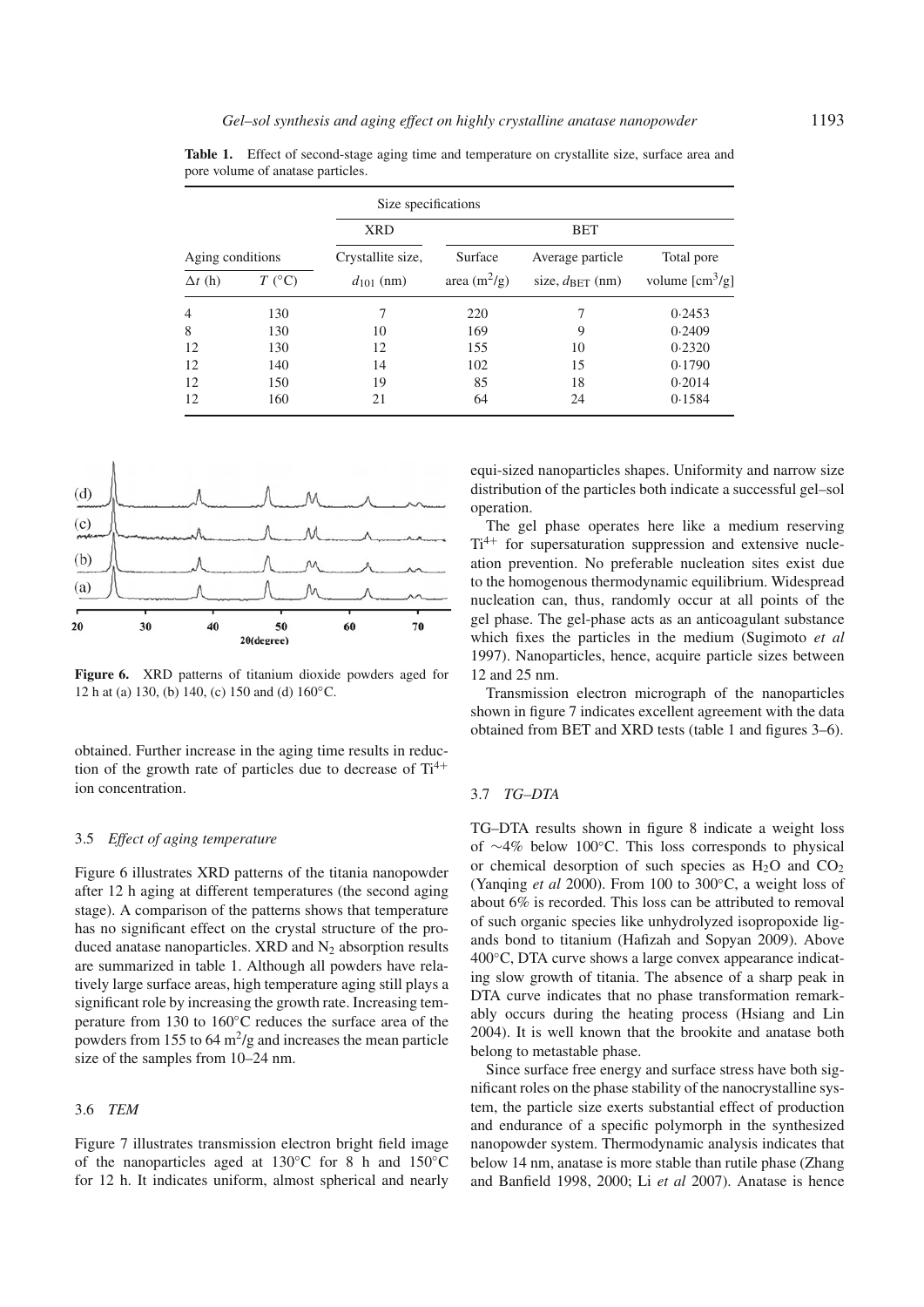the most thermodynamically stable phase, when nanocrystallites have <11 nm size. For crystallite sizes between 11 and 35 nm, Brookite is the most stable phase (Zhang and Banfield 1998, 2000; Li *et al* 2007). At sizes >35 nm, rutile is the most stable phase (Zhang and Banfield 1998, 2000; Li *et al* 2007). These results are also empirically confirmed throughout this research.

## **4. Conclusions**

High crystalline titanium dioxide nanoparticles with pure anatase crystalline structure are produced via a lowtemperature gel–sol method. Superior gel-phase characteristics and hydrothermal conditions results in production of nanoparticles having large surface area and small mean



**Figure 7.** Bright field TEM images of nanoparticles aged at (**a**) 130 ◦C for 8 h and (**b**) 150 ◦C for 12 h. Insets are diffraction patterns of powders.



**Figure 8.** TG–DTA curves of titania powder aged at 130◦C for 12 h (second aging stage).